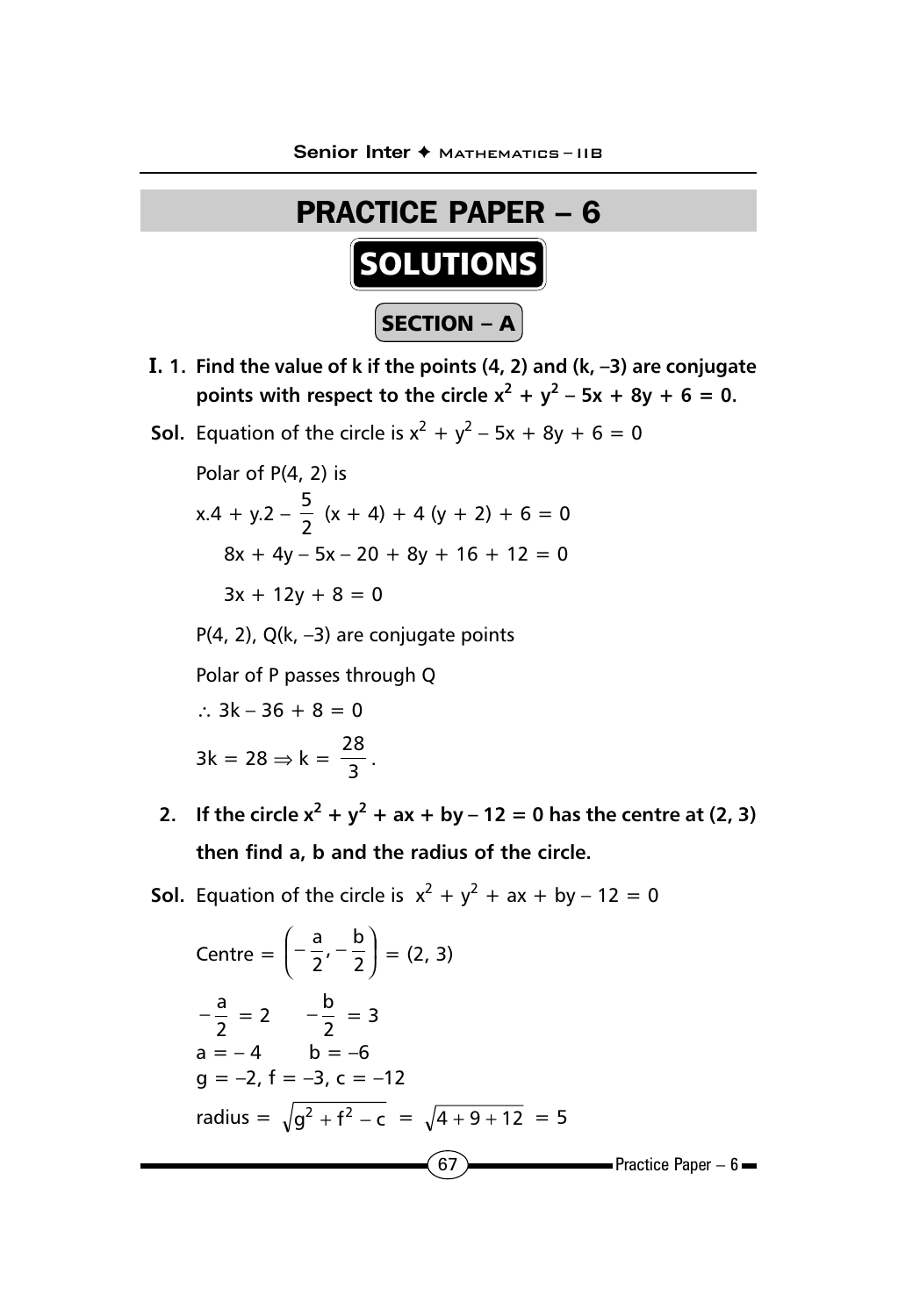- **3.**  $x^2 + y^2 + 4x + 6y 7 = 0$ ,  $4(x^2 + y^2) + 8x + 12y 9 = 0$  find **the equation of the radical axis of the circles.**
- **Sol.**  $S S' = 0$  is radical axis.

$$
(x2 + y2 + 4x + 6y - 7)
$$
  
-\left(x<sup>2</sup> + y<sup>2</sup> + 2x + 3y -  $\frac{9}{4}$ \right) = 0  
2x + 3y -  $\frac{19}{4}$  = 0  $\Rightarrow$  8x + 12y - 19 = 0

**4. Find the equations of axis and directrix of the parabola**  $y^2 + 6y - 2x + 5 = 0.$ 

**Sol.** 
$$
y^2 + 6y = 2x - 5
$$

Adding '9' on both sides we get,

$$
y^{2} + 6y + 9 = 2x - 5 + 9
$$
  
\n
$$
[y - (-3)]^{2} = 2x + 4
$$
  
\n
$$
[y - (-3)]^{2} = 2[x - (-2)]
$$
  
\nComparing with  $(y - k)^{2} = 4a (x - h)$  we get,  
\n $(h, k) = (-2, -3), a = \frac{1}{2}$   
\nEquation of the axis  $y - k = 0$  i.e.  $y + 3 = 0$   
\nEquation of the directrix  $x - h + a = 0$   
\ni.e.  $x - (-2) + \frac{1}{2} = 0$ 

i.e., 
$$
x - (-2) + \frac{1}{2} = 0
$$
  
2x + 5 = 0.

- **5. If the angle between the asymptotes is 30º then find its eccentricity.**
- **Sol.** Angle between the asymptotes =  $2\theta = 30^{\circ}$

$$
\theta=15^{\rm o}
$$

$$
\tan \theta = \tan 15^{\circ} = \frac{b}{a}
$$
\n
$$
\boxed{68}
$$
\nPractice Paper – 6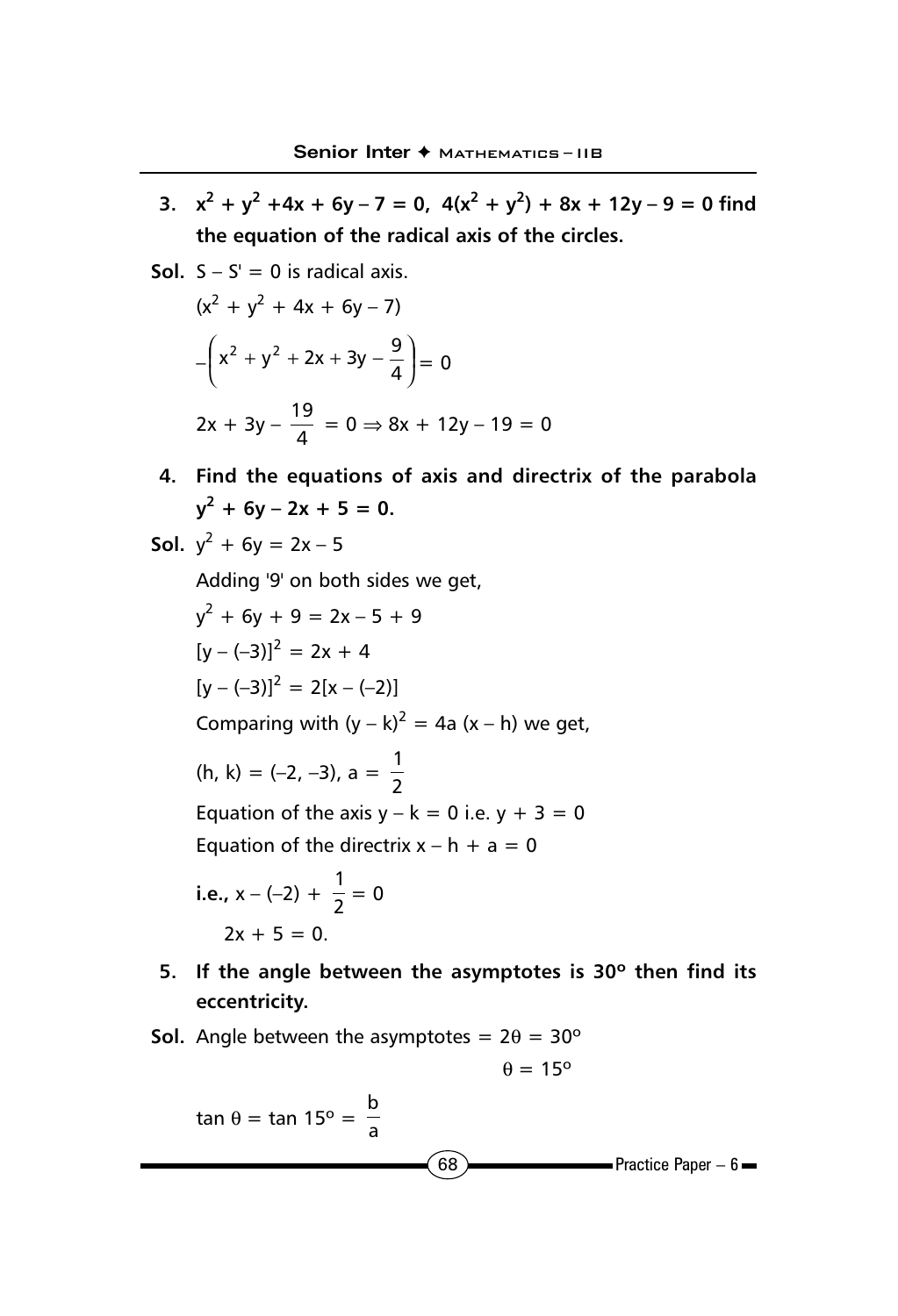$$
e^{2} = \frac{a^{2} + b^{2}}{a^{2}} = 1 + \tan^{2} 15^{\circ}
$$
  
=  $\sec^{2} 15^{\circ} = \left(\frac{2\sqrt{2}}{\sqrt{3} + 1}\right)^{2} = \frac{8}{4 + 2\sqrt{3}} \times \frac{4 - 2\sqrt{3}}{4 - 2\sqrt{3}}$   
=  $\frac{8(4 - 2\sqrt{3})}{4} = 8 - 4\sqrt{3} = (\sqrt{6} - \sqrt{2})^{2}$   
Eccentricity =  $e = \sqrt{6} - \sqrt{2}$ 

**6.** Solve  $\int \sec^2 x \csc^2 x dx$  on **I** ⊂ R \  $\overline{\phantom{a}}$  $\big)$  $\mathcal{L}$ I ∖ ſ  $\left\{ \right\}$  $\left\{ \left(2n+1\right)\frac{\pi}{2}:n\in\mathbb{Z}\right\}$ 

**Sol.**  $\int$  sec<sup>2</sup> x. cosec<sup>2</sup> x dx  $=\int \frac{1}{\cos^2 x \sin^2 x} dx$ 1  $2$   $\sqrt{2}$  $= \int \frac{\sin^2 x + \cos^2 x}{\cos^2 x \cdot \sin^2 x} dx$  $\sin^2 x + \cos^2 x$  $2 \times \sin^2$  $2v \cdot \cos^2$  $=\int \frac{1}{\cos^2 x} dx$  $\int \frac{1}{\sin^2 x} dx + \int \frac{1}{\sin^2 x} dx$ 1 2  $=$   $\int$  sec<sup>2</sup> x dx +  $\int$  cosec<sup>2</sup> x dx

$$
= \tan x - \cot x + C
$$

7. Solve 
$$
\int \frac{\cot (\log x)}{x} dx, \quad x \in I \subset (0, \infty) \setminus \{e^{n\pi} : n \in Z\}.
$$

 $\sim$  Practice Paper – 6 **Sol.**  $t = \log x \Rightarrow dt = \frac{1}{x}$ dx  $\int \frac{\cot (\log x)}{x} dx = \int \cot t dt = \log (\sin t) + C$  $=$  log (sin (log x) + C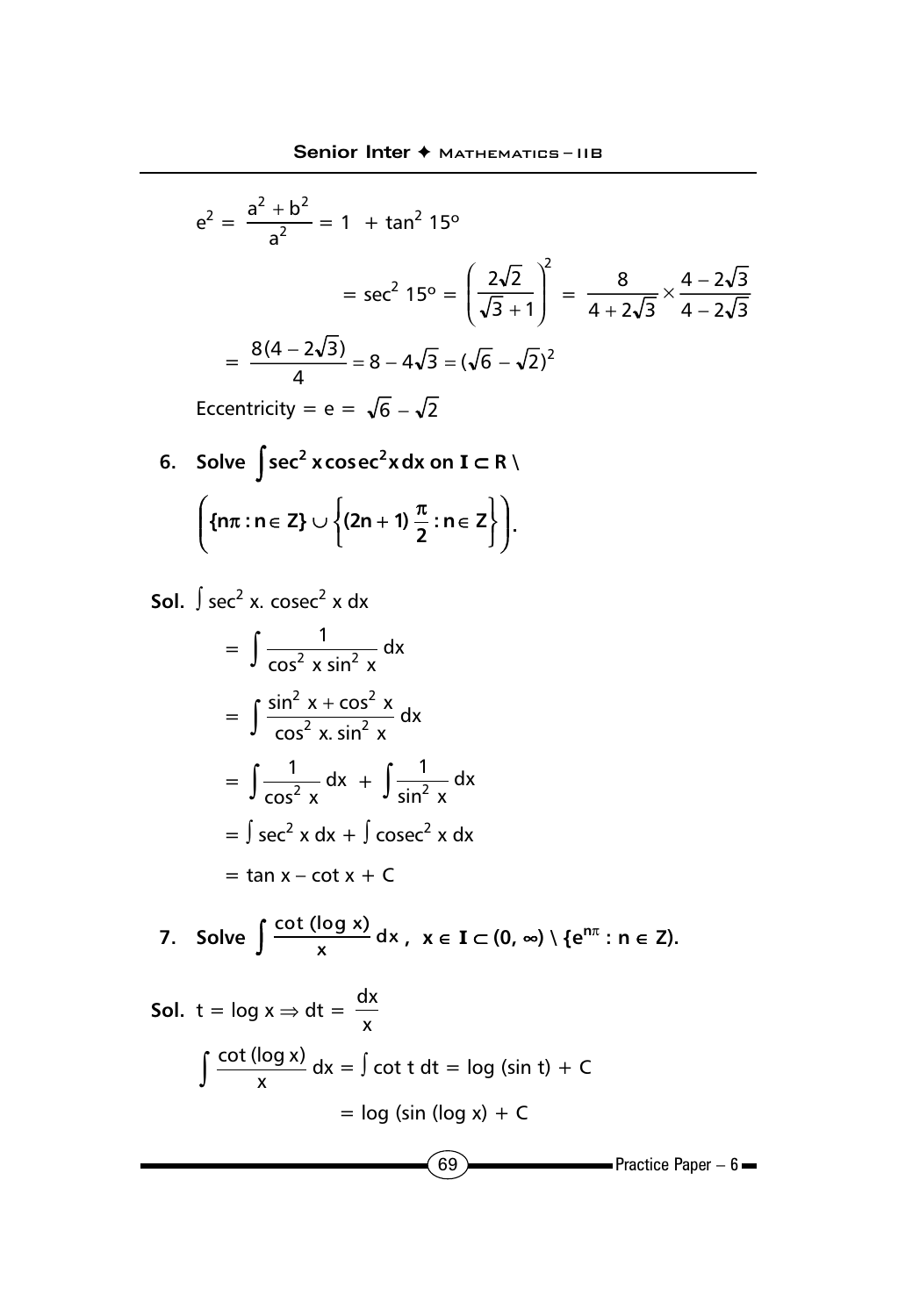8. Evaluate 
$$
\int_{0}^{4} |2 - x| dx
$$
  
\nSoI. = 
$$
\int_{0}^{2} |2 - x| dx + \int_{2}^{4} |2 - x| dx
$$
  
\n
$$
= \int_{0}^{2} (2 - x) dx + \int_{2}^{4} (x - 2) dx
$$
  
\n
$$
= \left[ 2x - \frac{x^{2}}{2} \right]_{0}^{2} + \left[ \frac{x^{2}}{2} - 2x \right]_{2}^{4}
$$
  
\n
$$
= \left[ 4 - \frac{4}{2} \right) - \left[ (8 - 8) - \left( 4 - \frac{4}{2} \right) \right]
$$
  
\n
$$
= 2 - 0 + 2 = 4
$$

9. Find the area under the curve 
$$
f(x) = \sin x
$$
 in  $[0, 2\pi]$ .

**Sol.**



$$
f(x) = \sin x,
$$

We know that in [0,  $\pi$ ], sin  $x \ge 0$  and [ $\pi$ ,  $2\pi$ ], sin  $x \le 0$ 

Required area = 
$$
\int_{1}^{\pi} \sin x \, dx + \int_{\pi}^{2\pi} (-\sin x) \, dx
$$
  
= 
$$
(-\cos x)^{\pi} [\cos x]_{\pi}^{2\pi}
$$
  
= 
$$
-\cos \pi + \cos 0 + \cos 2\pi - \cos \pi
$$
  
= 
$$
-(-1) + 1 + 1 - (-1) = 1 + 1 + 1 + 1
$$
  
= 4.

 $(70)$  Practice Paper – 6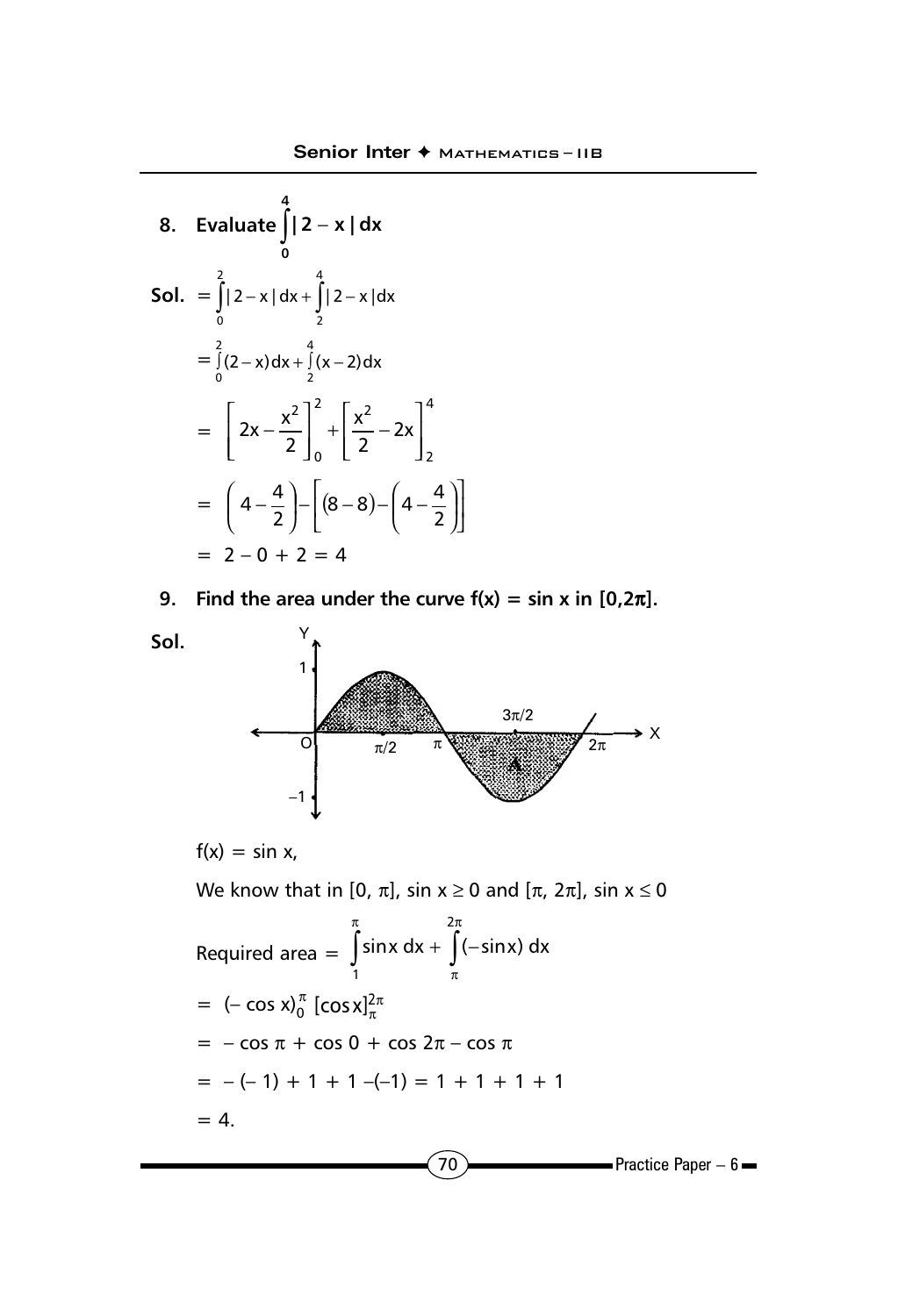**10. Find the general solution of**  $\frac{dy}{dx} = \frac{2y}{x}$ **.** Sol.  $\frac{dy}{dx} = \frac{2y}{x}$  $\int \frac{dy}{y} = 2 \int \frac{dx}{x}$  $log c + log y = 2 log x$  $log cy = log x^2$ Solution is  $cy = x^2$  where c is a constant

 $\boxed{\mathsf{SECTION} - \mathsf{B}}$ 

II. **11. If the abscissae of points A, B are the roots of the equation,**  $x^2 + 2ax - b^2 = 0$  and ordinates of A, B are roots of  $y^2$  + 2py –  $q^2$  = 0, then find the equation of a circle for **which AB is a diameter.**

**Sol.** Equation of the circle is

$$
(x - x_1) (x - x_2) + (y - y_1) (y - y_2) = 0
$$
  
\nx<sup>2</sup> - x(x<sub>1</sub> + x<sub>2</sub>) + x<sub>1</sub>x<sub>2</sub> + y<sup>2</sup> - y (y<sub>1</sub> + y<sub>2</sub>) + y<sub>1</sub>y<sub>2</sub> = 0  
\nx<sub>1</sub>, x<sub>2</sub> are roots of x<sup>2</sup> + 2ax - b<sup>2</sup> = 0  
\ny<sub>1</sub>, y<sub>2</sub> are roots of y<sup>2</sup> + 2py - q<sup>2</sup> = 0  
\nx<sub>1</sub> + x<sub>2</sub> = -2a y<sub>1</sub> + y<sub>2</sub> = -2p  
\nx<sub>1</sub>x<sub>2</sub> = -b<sup>2</sup> y<sub>1</sub>y<sub>2</sub> = -q<sup>2</sup>  
\nax<sup>2</sup> + bx + c = 0  
\nsum of roots = - b/a  
\nproduct = c/a

 $(71)$  Practice Paper – 6 Equation of circle be  $x^2 - x$  (- 2a) –  $b^2 + y^2 - y$  (- 2p) –  $q^2 = 0$  $x^{2} + 2xa + y^{2} + 2py - b^{2} - q^{2} = 0$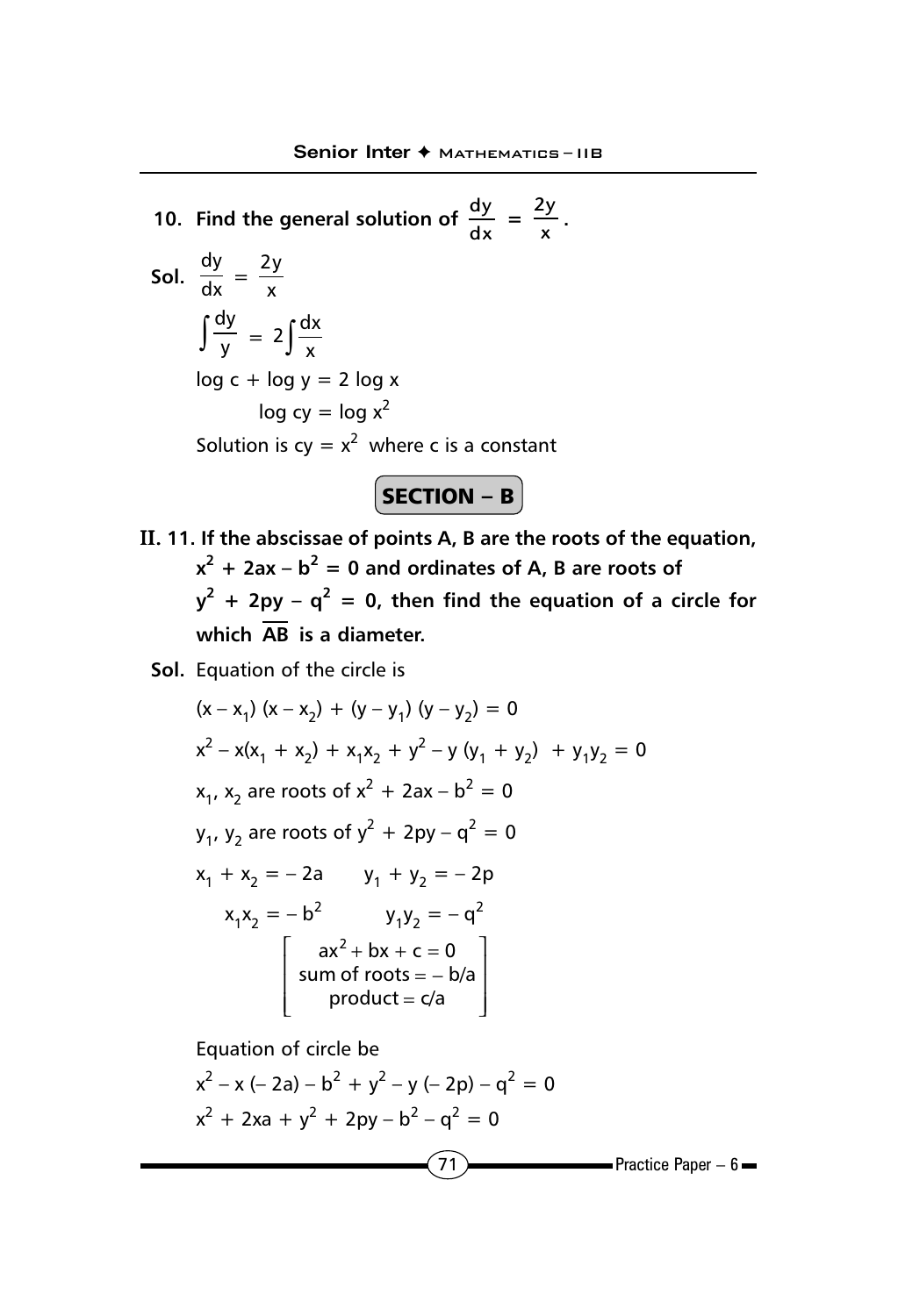**12. If the angle between the circles**  $x^2 + y^2 - 12x - 6y + 41 = 0$  and  $x^{2} + y^{2} + kx + 6y - 59 = 0$  is 45° find k. **Sol.** Suppose  $\theta$  is the angle between the circles  $x^2 + y^2 - 12x - 6y + 41 = 0$ and  $x^2 + y^2 + kx + 6y - 59 = 0$  $g_1 = -6$ ,  $f_1 = -3$ ,  $c_1 = 41$ ,  $g_2 = \frac{k}{2}$ ,  $f_2 = 3$ ,  $c_2 = -59$  $\cos \theta =$ 1 2  $1 + 2 - 2 - 91 \cdot 92 - 211 \cdot 12$  $2r_1$  r  $c_1 + c_2 - 2g_1$ .  $g_2 - 2f_1$ . f  $\cos 45^\circ =$  $2\sqrt{36+9-41} \sqrt{\frac{k^2}{4}}+9+59$  $\frac{(41-59-2(-6)}{2}$  - 2(-3). 3 2  $+9-41$   $\frac{1}{2}$  + 9 + − 59 – 2(–6) <del>^</del> – 2(– 2.2.  $\sqrt{\frac{k^2}{4}} + 68$  $18 + 6k + 18$ 2 1 2 +  $=\frac{-18+6k+1}{2}$ 4.  $\sqrt{\frac{k^2}{4}} + 68$ 6k 2 1 2 + =

Squaring and cross - multiplying

$$
4\left(\frac{k^2}{4} + 68\right) = 18k^2
$$
  

$$
\frac{2[k^2 + 272]}{4} = 9k^2
$$
  

$$
k^2 + 272 = 18k^2
$$
  

$$
17k^2 = 272
$$
Practice Paper - 6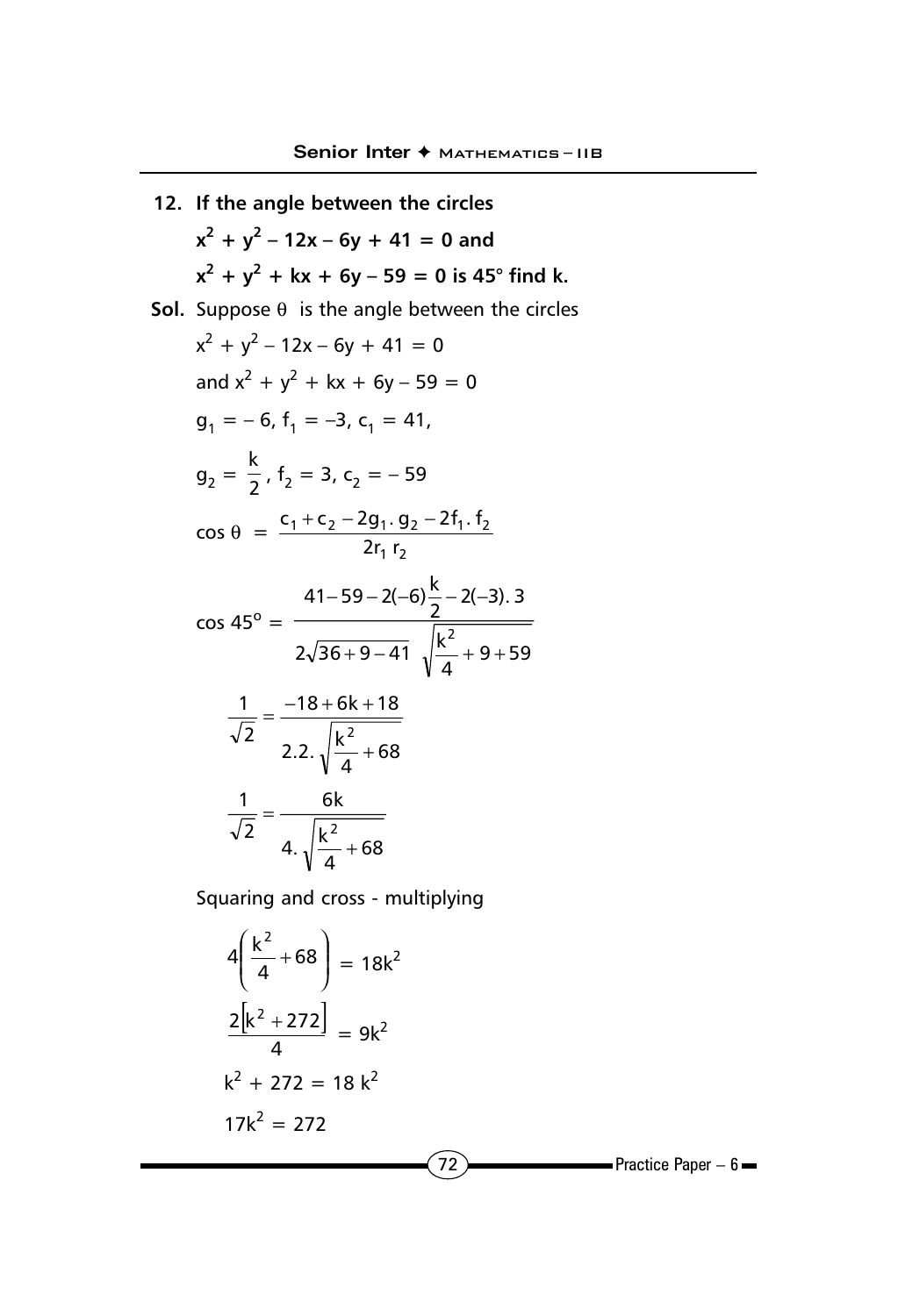$$
k^2 = \frac{272}{17} = k^2 = 16
$$
  

$$
k = \pm 4.
$$

- **13. Find the equation of the tangent and normal to the ellipse**  $9x^2 + 16y^2 = 144$  at the end of the latus rectum in the first **quadrant. Mar. '07**
- **Sol.** Given ellipse is  $9x^2 + 16y^2 = 144$

$$
e = \sqrt{\frac{a^2 - b^2}{a^2}} = \sqrt{\frac{16 - 9}{16}} = \frac{\sqrt{7}}{4}
$$

End of the latus rectum in first quadrant

$$
P\left(ae, \frac{b^2}{a}\right) = \left(\sqrt{7}, \frac{9}{4}\right)
$$

Equation of the tangent at P is

$$
\frac{xx_1}{a^2} + \frac{yy_1}{b^2} = 1
$$
  
x.  $\frac{\sqrt{7}}{16} + \frac{y}{9} \cdot \left(\frac{9}{4}\right) = 1$   
 $\frac{\sqrt{7}x}{16} + \frac{y}{4} = 1$  or  $\sqrt{7}x + 4y = 16$ 

Equation of the normal at P is

$$
\frac{a^2x}{x_1} - \frac{b^2y}{y_1} = a^2 - b^2
$$
  

$$
\frac{16x}{\sqrt{7}} - \frac{9y}{\left(\frac{9}{4}\right)} = 16 - 9
$$
  

$$
\frac{16x}{\sqrt{7}} - 4y = 7
$$
  

$$
16x - 4\sqrt{7}y = 7\sqrt{7}
$$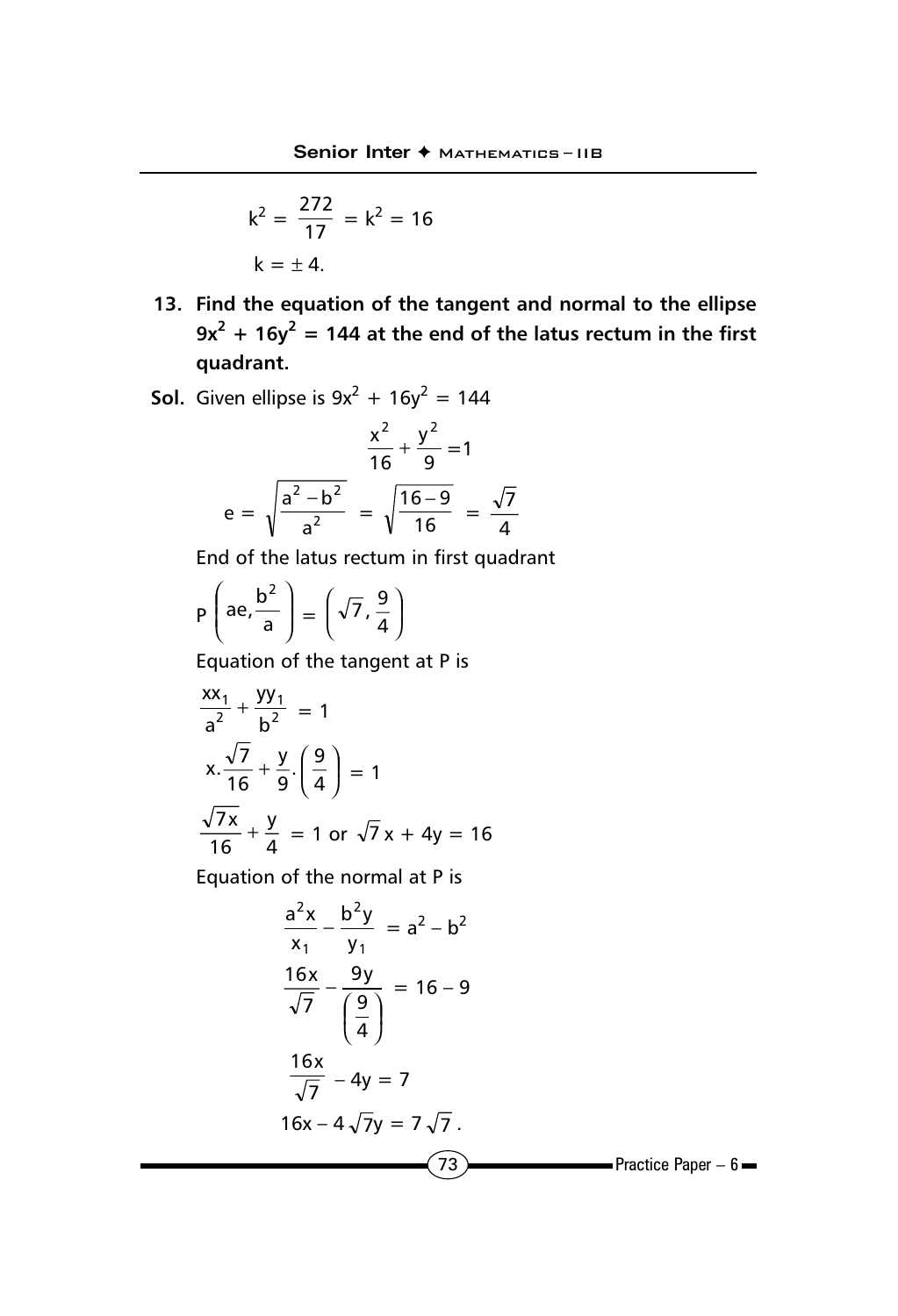$(74)$  Practice Paper – 6 **14.** If e, e<sub>1</sub> are the eccentricities of a hyperbola and its conjugate **hyperbola prove that**  $\frac{1}{e^2} + \frac{1}{e_1^2}$ **1 e**  $\frac{1}{2} + \frac{1}{2} = 1.$ **Sol.** Equation of the hyperbola is  $\frac{1}{2^2} - \frac{1}{b^2}$ 2 2 2 b y  $rac{x^2}{a^2} - \frac{y^2}{b^2} = 1$ ∴  $b^2 = a^2(e^2 - 1) \Rightarrow e^2 - 1 = \frac{b^2}{2}$ 2 a b  $e^2 = 1 + \frac{b}{2} = \frac{a + \sqrt{2}}{2}$ 2  $h^2$ 2 2 a  $a^2 + b$ a  $\frac{b^2}{2} = \frac{a^2 + b^2}{2}$  $\therefore \frac{\overline{a^2}}{a^2 + b^2}$ 2  $^{2}$  a<sup>2</sup> + b a e 1 <sup>+</sup> <sup>=</sup> –––– (1) Equation of the conjugate hyperbola is 2 2 2 2 b y  $rac{x^2}{a^2} - \frac{y^2}{b^2} = -1 \implies \frac{y^2}{b^2} - \frac{x^2}{a^2}$ 2 2 a x  $\frac{y^2}{b^2} - \frac{x^2}{a^2} = 1$ ⇒  $a^2 = b^2 (e_1^2 - 1)$  ⇒  $e_1^2 - 1 = \frac{a}{b^2}$ 2 b a  $e_1^2 = 1 + \frac{a}{h^2}$ 2  $\frac{a^2}{b^2} = \frac{a^2 + b^2}{b^2}$ b  $a^2 + b$  $2 h^2$ 2  $\frac{2}{1}$  a<sup>2</sup> + b b e  $\frac{1}{a^2 + b^2}$  =  $\frac{b^2}{a^2 + b^2}$  (2) Adding (1) and (2)  $2 h^2$ 2  $2 h^2$ 2  $e_1^2$   $a^2 + b^2$   $a^2 + b$ 1 b  $a^2 + b$ a e 1 e 1 + +  $+\frac{1}{e_1^2} = \frac{a^2}{a^2 + b^2} + \frac{b^2}{a^2 + b^2} = \frac{a^2 + b^2}{a^2 + b^2}$  $a^2 + b$  $a^2 + b$ +  $\frac{+b^2}{1^2} = 1.$ **15. Solve**  $\int \frac{dx}{4+5 \sin x}$ **Sol.**  $t = \tan \frac{x}{2} \Rightarrow dt = \sec^2 \frac{x}{2} \cdot \frac{1}{2} dx$  $dx = \frac{2dt}{\sec^2{\frac{x}{2}}} = \frac{2dt}{1+t^2}$ 2  $sec^2 \frac{x}{2}$  $\frac{2dt}{1 + \frac{2t^2}{c^2}} = \frac{2t^2}{1 + \frac{2t^2}{c^2}}$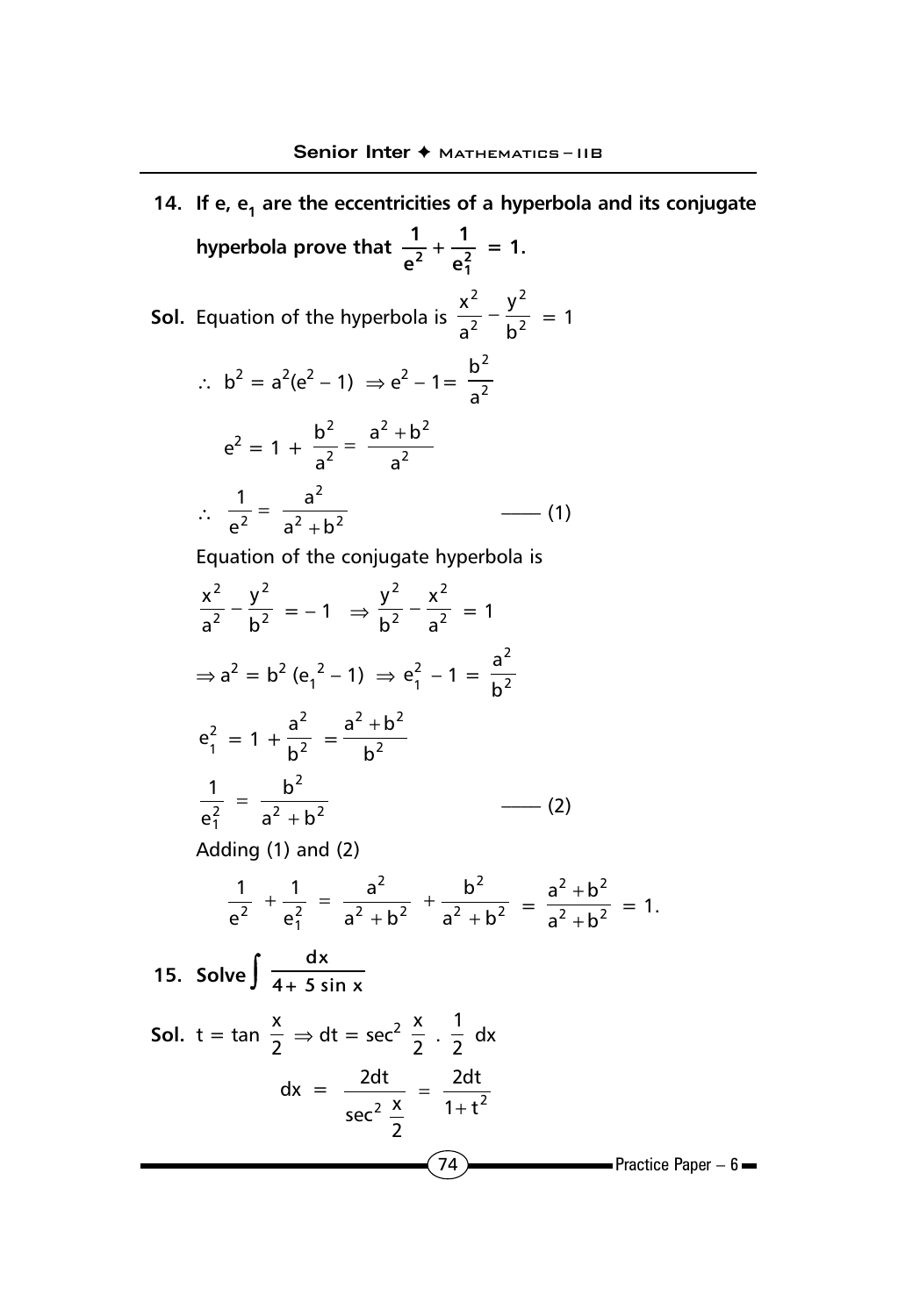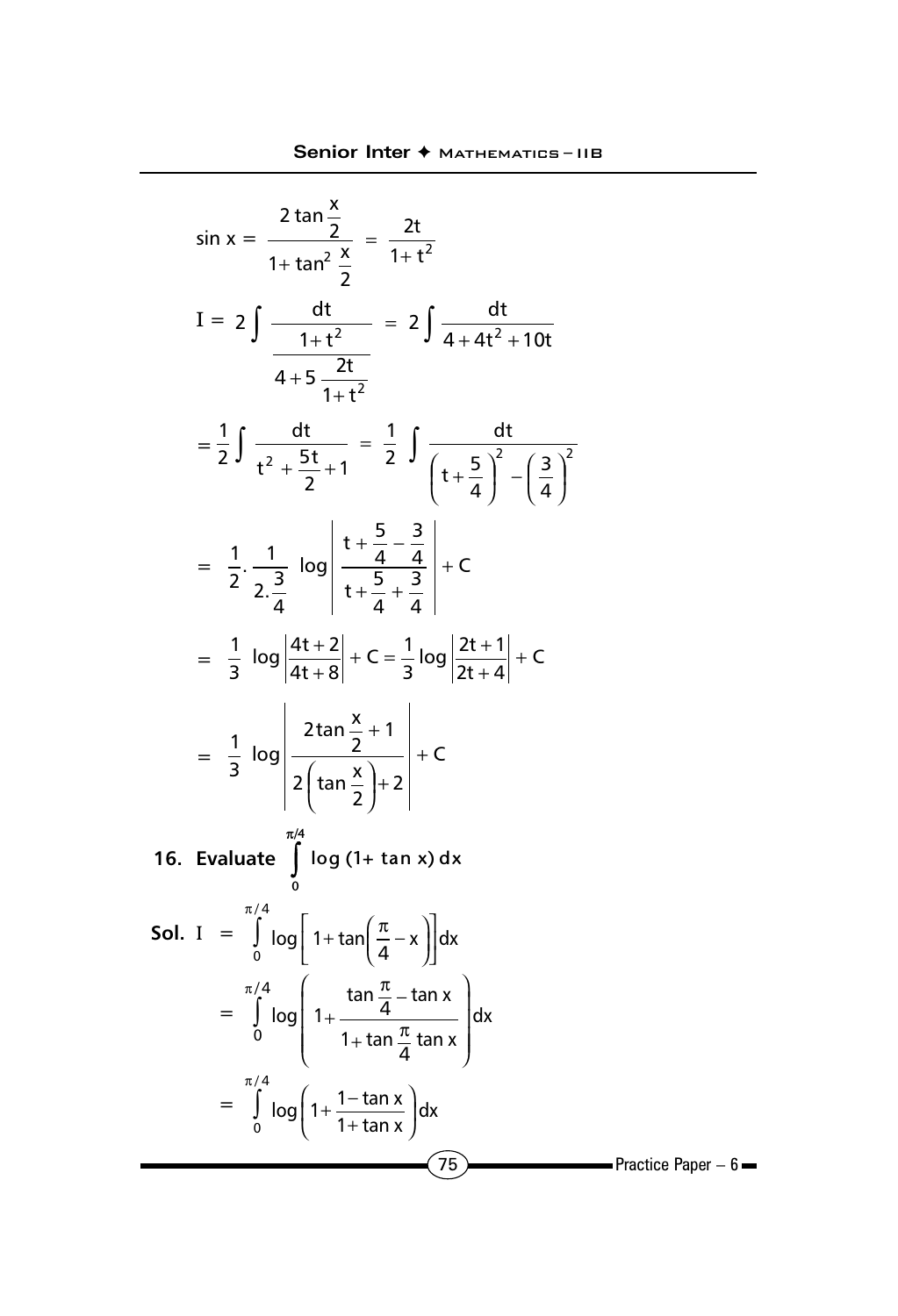$$
\int_{0}^{\frac{\pi}{4}} \log\left(\frac{1 + \tan x + 1 - \tan x}{1 + \tan x}\right) dx
$$
\n
$$
= \int_{0}^{\frac{\pi}{4}} [\log 2 - \log (1 + \tan x) dx]
$$
\n
$$
= \int_{0}^{\frac{\pi}{4}} \log 2 dx - \int_{0}^{\frac{\pi}{4}} \log (1 + \tan x) dx
$$
\n
$$
= \log 2 (x) \Big|_{0}^{\frac{\pi}{4}} - I
$$
\n
$$
2I = \frac{\pi}{4} \log 2
$$
\n
$$
I = \frac{\pi}{8} \log 2
$$
\n17. Evaluate  $\frac{dy}{dx} = \tan^2 (x + y)$ .  
\nSoI.  $\frac{dy}{dx} = \tan^2 (x + y)$   
\nput  $v = x + y$   
\n $\frac{dv}{dx} = 1 + \frac{dy}{dx} = 1 + \tan^2 v = \sec^2 v$   
\n $\int \frac{dv}{sec^2 v} = \int dx$   
\n $= \int cos^2 v \cdot dv = x + c$   
\n $\int (1 + \cos 2v) dv = 2x + 2c$   
\n $v + \frac{\sin 2v}{2} = 2x + 2c$   
\n $2v + \sin 2v = 4x + c'$   
\n $2(x + y) + \sin 2(x + y) = 4x + c'$   
\n $x - y - \frac{1}{2} \sin [2(x + y)] = c$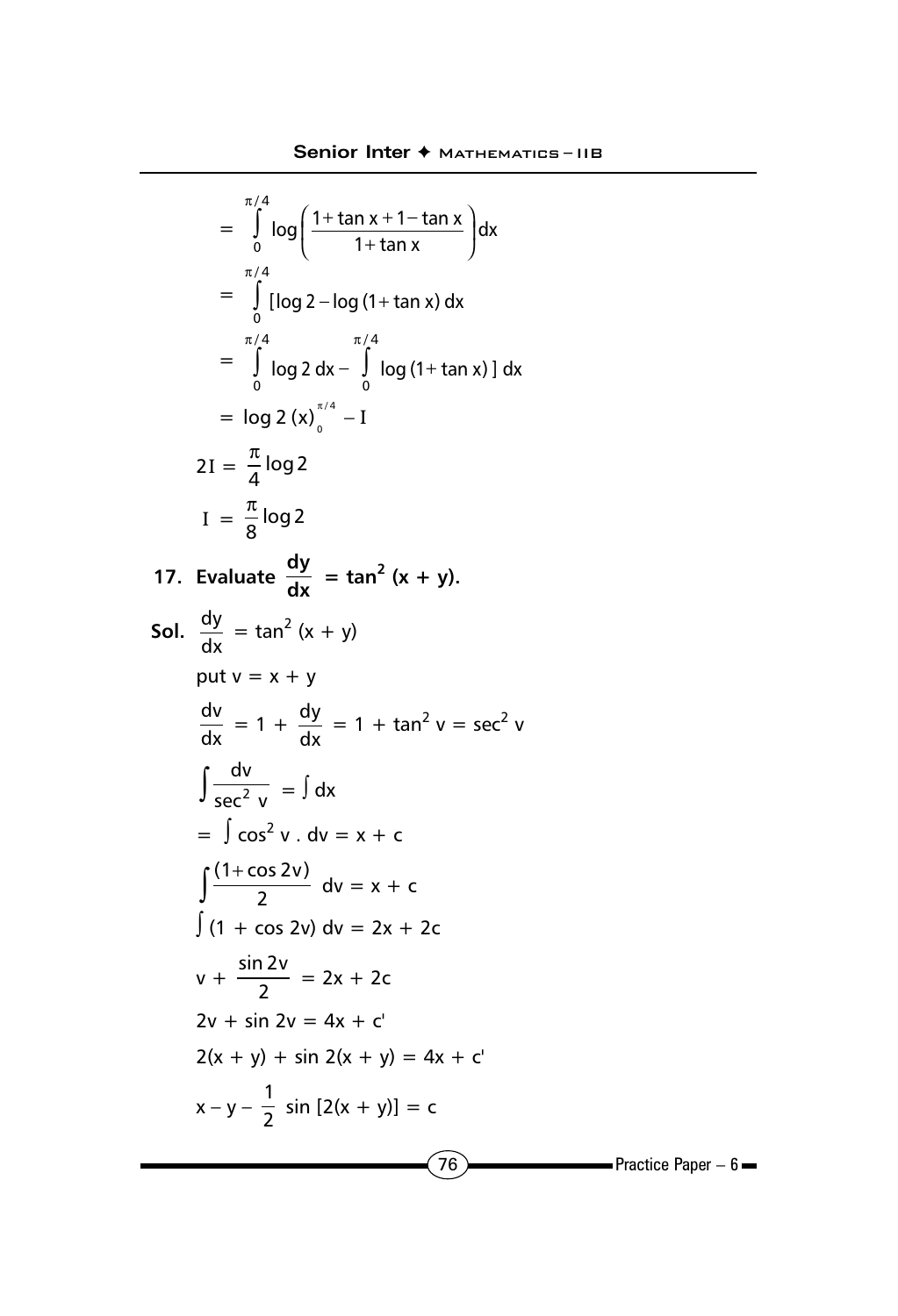$\boxed{\mathsf{SECTION} - \mathsf{C}}$ 

III. **18. If (2, 0), (0, 1), (4, 5) and (0, c) are concyclic and then find c. Sol.**  $x^2 + y^2 + 2gx + 2fy + c_1 = 0$ Satisfies (2, 0), (0, 1) (4, 5) we get  $4 + 0 + 4g + c_1 = 0$  ––(i)  $0 + 1 + 2g$ .  $0 + 2f + c_1 = 0$  –– (ii)  $16 + 25 + 8g + 10f + c_1 = 0$  – (iii)  $(ii) - (i)$  we get  $-3 - 4g + 2f = 0$  $4q - 2f = -3$  –– (iv)  $(ii) - (iii)$  we get  $-40 - 8q - 8f = 0$  (or)  $q + f = -5$  –– (v) Solving(iv) and (v) we get

 $g = -\frac{13}{6}$ , f =  $-\frac{17}{6}$ 

Substituting g and f value in equation (i) we get

$$
4 + 4 \left( -\frac{13}{6} \right) + c_1 = 0
$$
  

$$
c_1 = \frac{14}{3}
$$

Now equation  $x^2 + y^2 - \frac{13}{3}x - \frac{17}{3}y + \frac{14}{3} = 0$ Now circle passes through (0, c) then

$$
c^{2} - \frac{17}{3}c + \frac{14}{3} = 0
$$
  
3c<sup>2</sup> - 17c + 14 = 0  

$$
\Rightarrow (3c - 14) (c - 1) = 0
$$
  
(or)  

$$
c = 1 \text{ or } \frac{14}{3}.
$$
Practice Paper - 6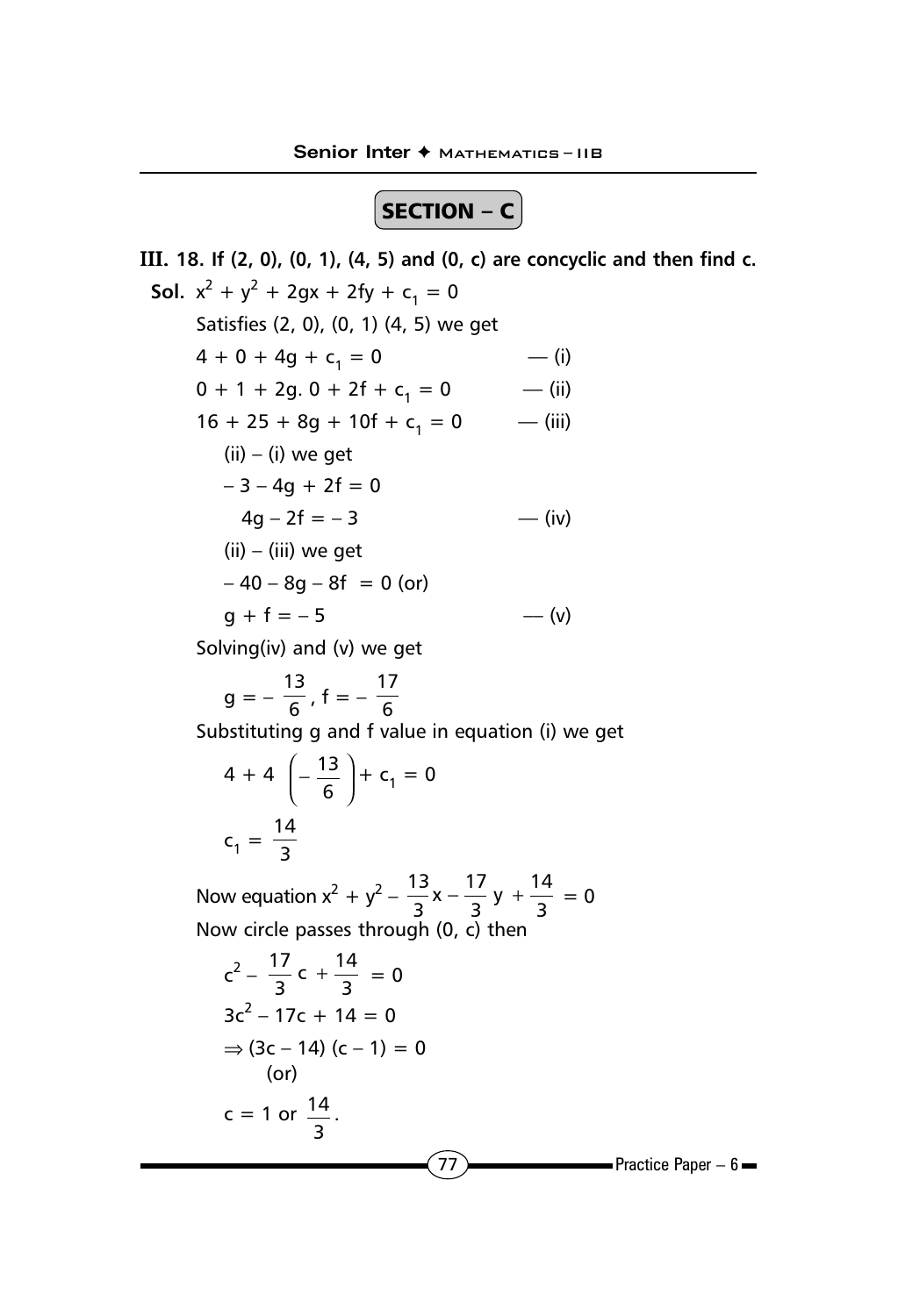- **19. Show that the locus of the point of intersection of the lines x** cos  $\alpha$  + y sin  $\alpha$  = a, x sin  $\alpha$  – y cos  $\alpha$  = b ( $\alpha$  is a parameter) **is a circle.**
- **Sol.** Equations of the given lines are x cos  $\alpha$  + y sin  $\alpha$  = a x sin  $\alpha$  – y cos  $\alpha$  = b Let  $p(x_1, y_1)$  be the point of intersection  $x_1 \cos \alpha + y_1 \sin \alpha = a$  –– (1)  $x_1 \sin \alpha - y_1 \cos \alpha = b$  –– (2) Squaring and adding (1) and (2)  $(x_1 \cos \alpha + y_1 \sin \alpha)^2 + (x_1 \sin \alpha - y_1 \cos \alpha)^2 = a^2 + b^2$  $x_1^2 \cos^2 \alpha + y_1^2 \sin^2 \alpha + 2x_1y_1$ cos  $\alpha$  sin  $\alpha + x_1^2 \sin^2 \alpha + y_1^2 \cos^2 \alpha$  $-2x_1y_1 \cos \alpha \sin \alpha = a^2 + b^2$  $x_1^2 (\cos^2 \alpha + \sin^2 \alpha) + y_1^2 (\sin^2 \alpha + \cos^2 \alpha) = a^2 + b^2$  $x_1^2 + y_1^2 = a^2 + b^2$ Locus of  $p(x_1, y_1)$  is the circle

$$
x^2 + y^2 = a^2 + b^2
$$

- **20. Find the equation of the parabola whose latus rectum is the line segment of joining the points (–3, 2) and (–3, 1).**
- **Sol.**  $L(-3, 2)$  and  $L'(-3, 1)$  are the ends of the latus rectum.

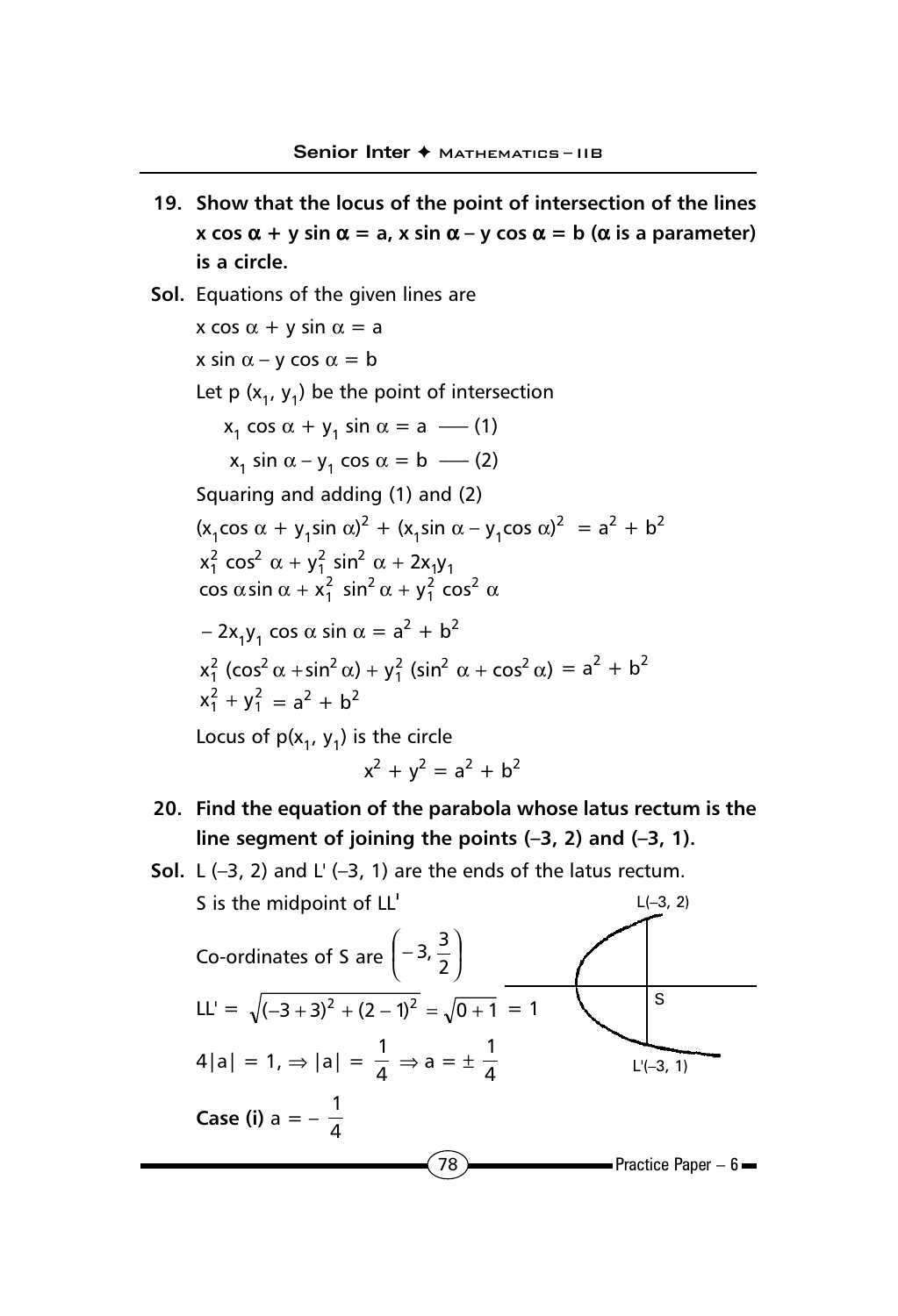Co-ordinates of A are 
$$
\left[-3 + \frac{1}{4}, \frac{3}{2}\right]
$$
  
\nEquation of the parabola is  
\n $\left(y - \frac{3}{2}\right)^2 = -\left(x + 3 - \frac{1}{4}\right)$   
\n $\Rightarrow \frac{(2y - 3)^2}{4} = \frac{-(4x + 12 - 1)}{4}$   
\n $\Rightarrow (2y - 3)^2 = -(4x + 11)$   
\nCase (ii) a =  $\frac{1}{4}$   
\nCo-ordinates of A are  $\left[-3, -\frac{1}{4}, \frac{3}{2}\right]$   
\nEquation of the parabola is  
\n $\left(y - \frac{3}{2}\right)^2 = \left(x + 3 + \frac{1}{4}\right)$   
\n $\frac{(2y - 3)^2}{4} = \frac{(4x + 12 + 1)}{4}$   
\ni.e.,  $(2y - 3)^2 = 4x + 13$ .  
\n21. Evaluate  $\int \frac{1}{(x - a)(x - b)(x - c)} dx$   
\nSoI. Let  $\frac{1}{(x - a)(x - b)(x - c)} = \frac{A}{x - a} + \frac{B}{x - b} + \frac{C}{x - c}$   
\n $\Rightarrow \frac{1}{(x - a)(x - b)(x - c)} = \frac{A}{x - a} + \frac{B}{x - b} + \frac{C}{x - c}$   
\n $\Rightarrow \frac{A(x - b)(x - c)}{(x - a)(x - b)(x - c)} = \frac{A(x - b)(x - c) + C(x - a)(x - b)}{(x - a)(x - b)(x - c)}$   
\n $\Rightarrow 1 = A(x - b) (x - c) + B(x - a) (x - c) + C(x - a) (x - b) - (1)$   
\nPut  $x = a$ , we get  
\n $1 = A(a - b) (a - c) \Rightarrow A = \frac{1}{(a - b)(a - c)}$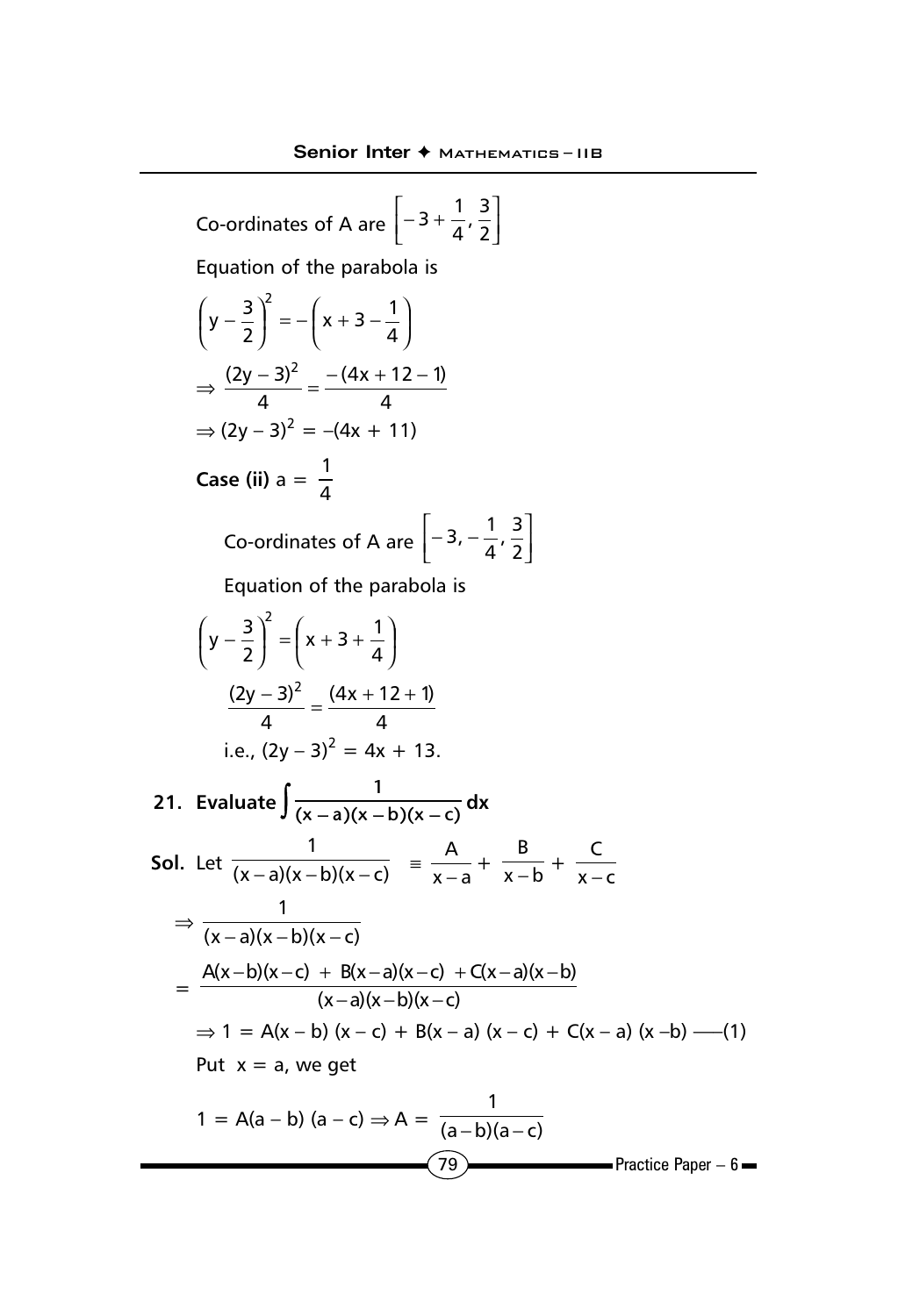Put  $x = b$ , we get  $1 = A(0) + B(b - a)(b - c) + C(0)$  $\Rightarrow$  B =  $\frac{}{(b-a)(b-c)}$ 1 − a)(b – Similarly  $C = \frac{1}{(c-a)(c-b)}$ 1 − a)(c – ∴  $\frac{1}{(x-a)(x-b)(x-c)}$ − a)(x – b)(x –  $=\frac{(a-b)(a-c)}{x-a} + \frac{(b-a)(b-c)}{x-b}$ 1  $x - a$ (a – b)(a – c) 1  $\frac{-b(a-c)}{x-a} + \frac{(b-a)(b-c)}{x-b} + \frac{(c-a)(c)}{x-c}$  $(c - a)(c - b)$ 1 − − a)(c – ∴  $\int \frac{1}{(x-a)(x-b)(x-c)}$ dx  $=\frac{1}{(a-b)(a-c)} \int \frac{1}{x-a} dx + \frac{1}{(b-a)(b-c)}$  $\frac{1}{(b-c)} \int \frac{1}{x-b} dx$ +  $\frac{}{(c-a)(c-b)}$  $\frac{1}{(-a)(c-b)} \int \frac{1}{x-c} dx$  $=\sqrt{(a-b)(a-c)}$ 1  $\frac{-b(a-c)}{-b(a-c)}$  log  $|x-a|$  +  $\frac{1}{(b-a)(b-c)}$ 1  $\overline{-a(b-c)}$  log  $|x-b|$ +  $\overline{(c-a)(c-b)}$ 1  $\frac{1}{(c-a)(c-b)}$  log  $|x-c| + k$ **22.** Evaluate  $\int \frac{\cos x + 3\sin x + 7}{\cos x + \sin x + 1} dx$ . **Sol.** Let  $\cos x + 3 \sin x + 7$  $= A$  (cos x + sin x + 1)' + B(cos x + sin x + 1) + C Comparing the coefficients  $A + B = 1$ ,  $A - B = 3$ ,  $B + C = 7$ 

 $A = -1$ ,  $B = 2$ ,  $C = 5$ 

 $\overline{80}$  Practice Paper – 6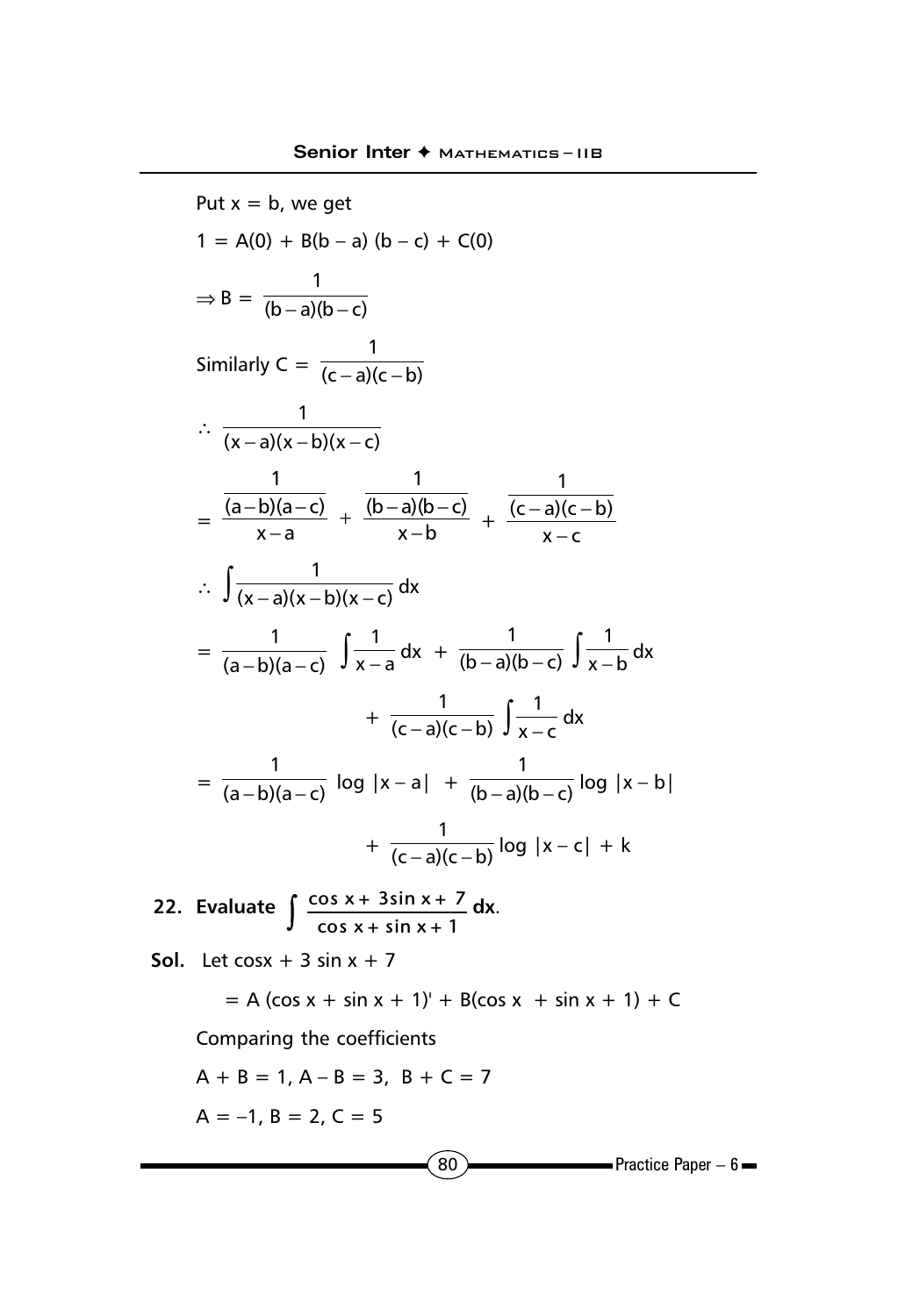$$
\int \frac{\cos x + 3\sin x + 7}{\cos x + \sin x + 1} dx = -\int \frac{-\sin x + \cos x}{\cos x + \sin x + 1} dx
$$
  
\n
$$
+ 2\int dx + 5\int \frac{1}{\cos x + \sin x + 1} dx
$$
  
\n
$$
= -\log |\cos x + \sin x + 1| + 2x + 5I \dots (1)
$$
  
\n
$$
I = \int \frac{1}{\cos x + \sin x + 1} dx = \int \frac{dx}{2\cos^2 \frac{x}{2} + 2\sin \frac{x}{2} + \cos \frac{x}{2}} dx
$$
  
\n
$$
= \frac{1}{2} \int \frac{\sec^2 \frac{x}{2} dx}{1 + \tan \frac{x}{2}} = \int \frac{dt}{1 + t} \left(t = \tan \frac{x}{2}\right)
$$
  
\n
$$
= \log |1 + t| = \log \left(1 + \tan \frac{x}{2}\right)
$$
  
\nSubstituting in  $\int \frac{\cos x + 3\sin x + 7}{\cos x + \sin x + 1} dx$   
\n
$$
= -\log |\cos x + \sin x + 1| + 2x + 5 \log |1 + \tan \frac{x}{2}| + C
$$
  
\n23. Solve  $\int \frac{dx}{\sqrt{(9 - x)(x - 4)}}$   
\nSoI. Put  $x = 4 \cos^2 \theta + 9 \sin^2 \theta$   
\n $dx = (9 - 4) \sin 2\theta d\theta$   
\n $dx = 5 \sin 2\theta d\theta$   
\n $u = 4 \cos^2 \theta + 9 \sin^2 \theta$   
\n $9 = 4 \cos^2 \theta + 9 \sin^2 \theta$   
\n $5 \cos^2 \theta = 0$   
\n $\theta = \frac{\pi}{2}$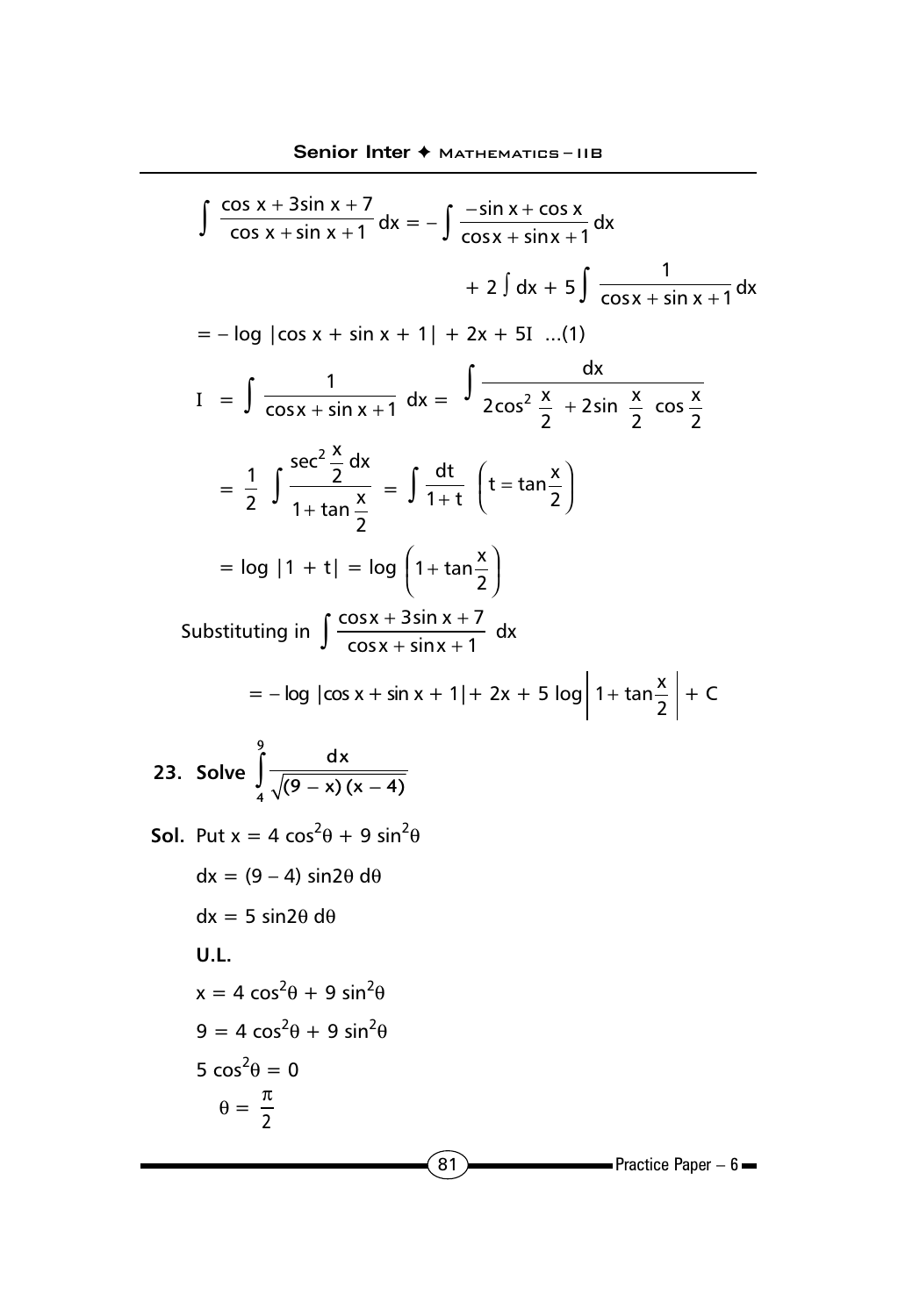1.1  
\n
$$
x = 4 \cos^2 \theta + 9 \sin^2 \theta
$$
  
\n $4 = 4 \cos^2 \theta + 9 \sin^2 \theta$   
\n $5 \sin^2 \theta = 0$   
\n $\theta = 0$   
\n $9 - x = 9 - (4 \cos^2 \theta + 9 \sin^2 \theta) = (9 - 4) \cos^2 \theta = 5 \cos^2 \theta$   
\n $x - 4 = 4 \cos^2 \theta + 9 \sin^2 \theta - 4 = (9 - 4) \sin^2 \theta = 5 \sin^2 \theta$   
\nLet  $I = \int_{0}^{9} \frac{1}{\sqrt{(9 - x)(x - 4)}} dx$   
\n $I = \int_{0}^{\pi/2} \frac{1}{\sqrt{5 \cos^2 \theta \sin^2 \theta}} = 5(2 \sin \theta \cos \theta) d\theta$   
\n $= \frac{10}{5} \int_{0}^{\pi/2} \frac{\sin \theta \cos \theta}{\cos \theta \sin \theta} d\theta = \frac{10}{5} \cdot \int_{0}^{\pi/2} 1 d\theta = \frac{10}{5} (0) \frac{\pi}{2}$   
\n $= \frac{10}{5} \cdot \frac{\pi}{2} = \frac{10}{10} \pi = \pi$   
\n24. Solve  $\frac{dy}{dx} = \frac{3y - 7x + 7}{3x - 7y - 3}$   
\nSoI. Let  $x = x + h, y = y + k$  so that  $\frac{dy}{dx} = \frac{dy}{dx}$   
\n $\frac{dy}{dx} = \frac{3(y + k) - 7(x + h) + 7}{3(x + h) - 7(y + k) - 3} = \frac{3y - 7x + (3k - 7h + 7)}{(3x - 7y) + (3h - 7k - 3)}$   
\n $-7h + 3k - 3 = 0$   
\n $3h - 7k + 7 = 0$   
\n $h = k$   
\n $\frac{+3}{21 - 21} = \frac{k}{-9 + 49} = \frac{1}{+49 - 9}$   
\n $\frac{a_2}{21 - 21} = \frac{k}{-9 + 49} = \frac{1}{+49 - 9}$ 

j,